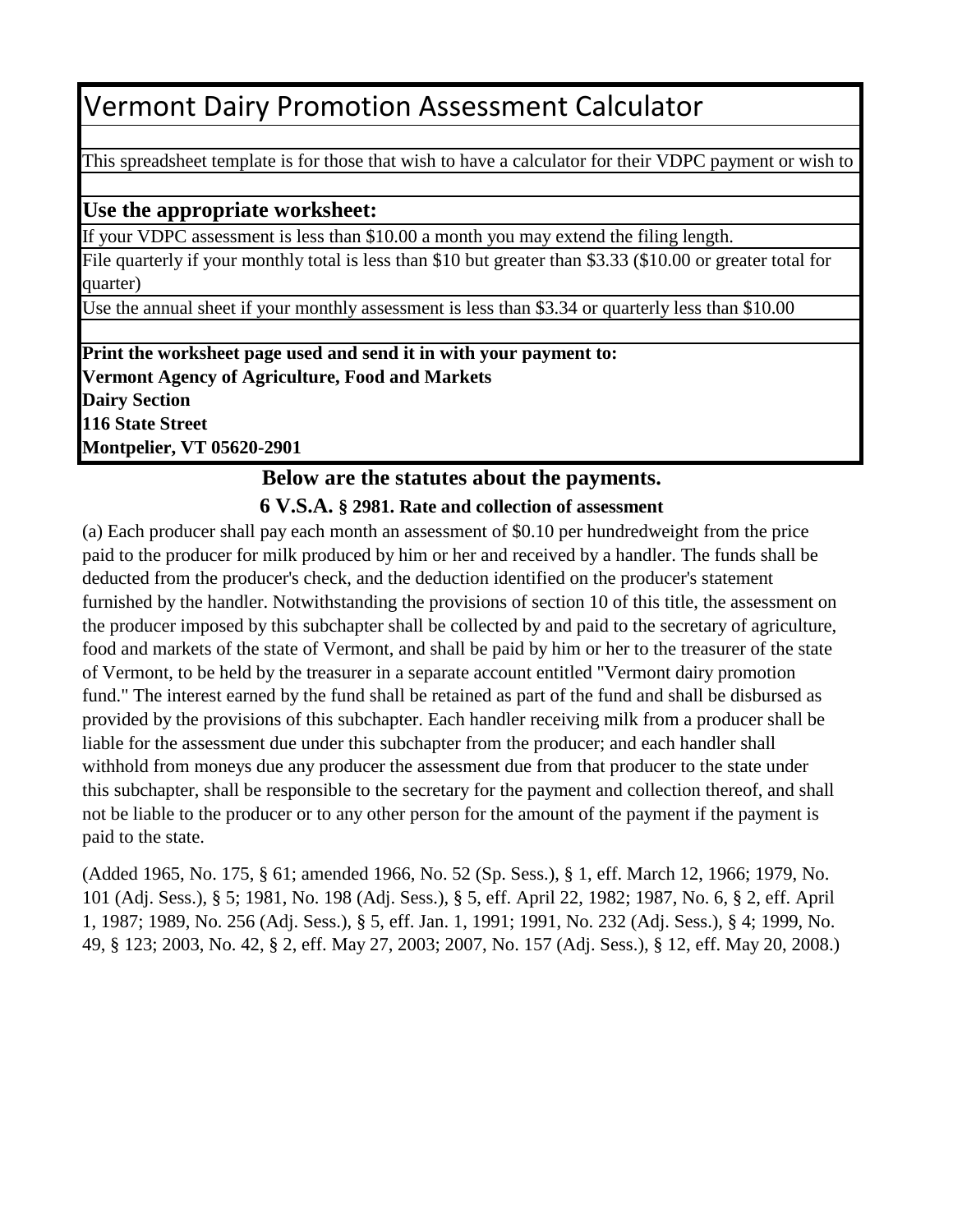Vermont Agency of Agriculture, Food and VERMONT

116 State Street **Food Safety & Consumer** [phone] *802-828-2433* **Food Safety & Consumer Protection Div** Montpelier, VT 05620-2901 [fax] 802-828-5983 **Dairy Section**

**www.agriculture.vermont.gov**

# Vermont Dairy Promotion Council Assessment Milk Handler/Distributors Report

Company

Reporting for the month of: Year

|                                                                                              | Pounds | Assessment per<br><b>CWT</b> |        |
|----------------------------------------------------------------------------------------------|--------|------------------------------|--------|
| Milk obtained from Vermont<br>Producers including own farm.<br>Do not include that purchased |        |                              |        |
| from a cooperative                                                                           |        | \$0.10                       | \$0.00 |
|                                                                                              |        | <b>Total Due</b>             | \$0.00 |

**If the total due is less than \$10.00 use quarterly sheet , if quarterly due is still less then \$10.00 use annual sheet**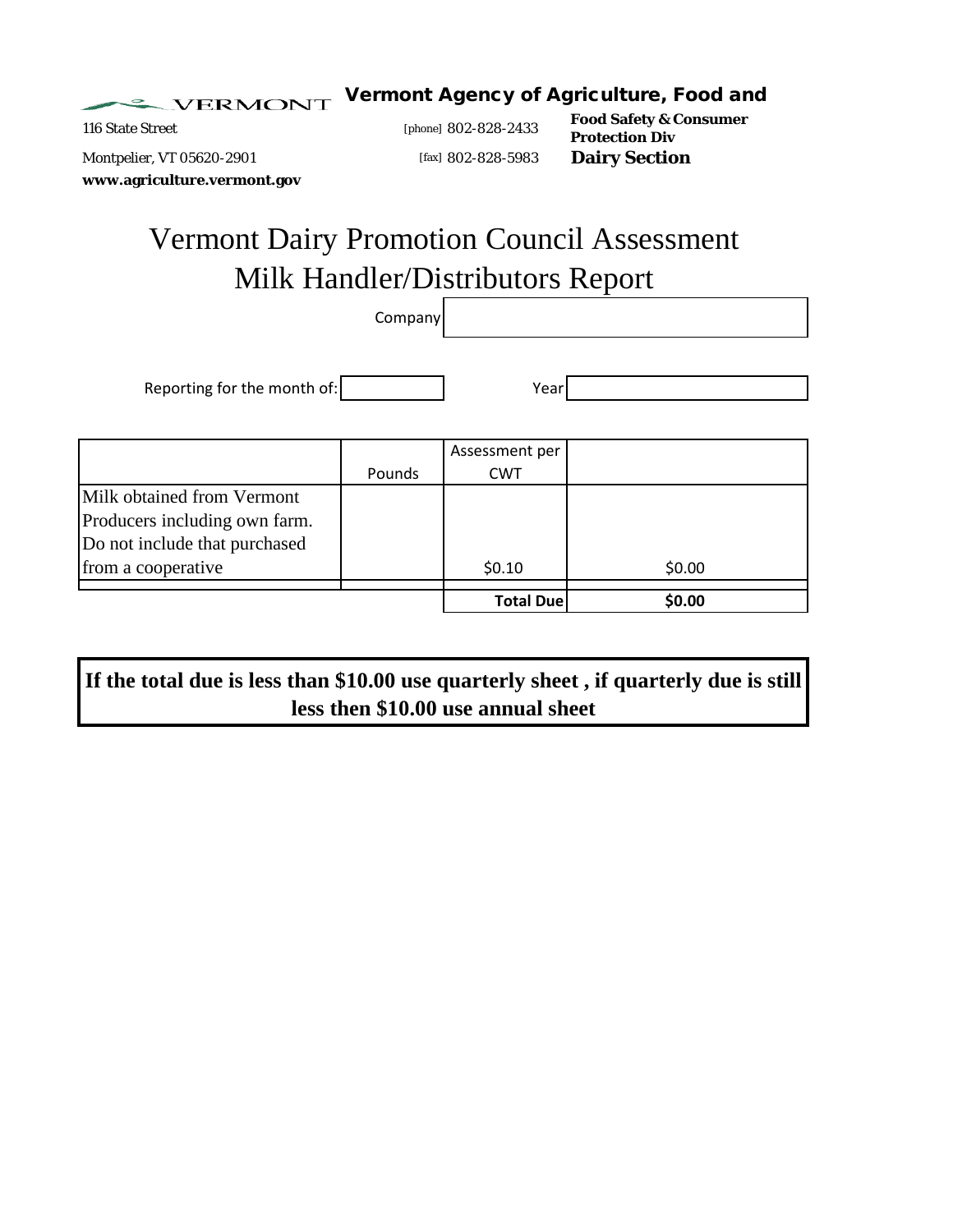**VERMONT** 

116 State Street [phone] *802-828-2433* Montpelier, VT 05620-2901 [fax] 802-828-5983 **Dairy Section** Vermont Agency of Agriculture, Food and **Food Safety & Consumer Protection Div**

**www.agriculture.vermont.gov**

## Milk Handler/Distributors Report Vermont Dairy Promotion Council Assessment

| Company                     |                                                                                                                                              |                       |           |
|-----------------------------|----------------------------------------------------------------------------------------------------------------------------------------------|-----------------------|-----------|
| Quarter                     |                                                                                                                                              | Year                  |           |
| <b>Month of the Quarter</b> | Pounds of Milk<br>obtained from<br><b>Vermont Producers</b><br>including own farm.<br>Do not include that<br>purchased from a<br>cooperative | Assessment<br>per CWT | Sub-total |
| 1st                         |                                                                                                                                              | \$0.10                | \$0.00    |
| 2nd                         |                                                                                                                                              | \$0.10                | \$0.00    |
| 3rd                         |                                                                                                                                              | \$0.10                | \$0.00    |

| Total for Raw Milk Purchases | \$0.00 |
|------------------------------|--------|

**Total Due To Vermont Dairy Promotion Council**  $\left| \right|$  **\$0.00** 

**If total due is less than \$10.00 use the annual reporting sheet Payment to be filed in the month following the quarter recorded**

| Quarters are to be |                                  |
|--------------------|----------------------------------|
| 1st                | January, February, March         |
| 2 <sub>nd</sub>    | <b>April May June</b>            |
| 3rd                | <b>July August September</b>     |
| 4th                | <b>October November December</b> |
|                    |                                  |